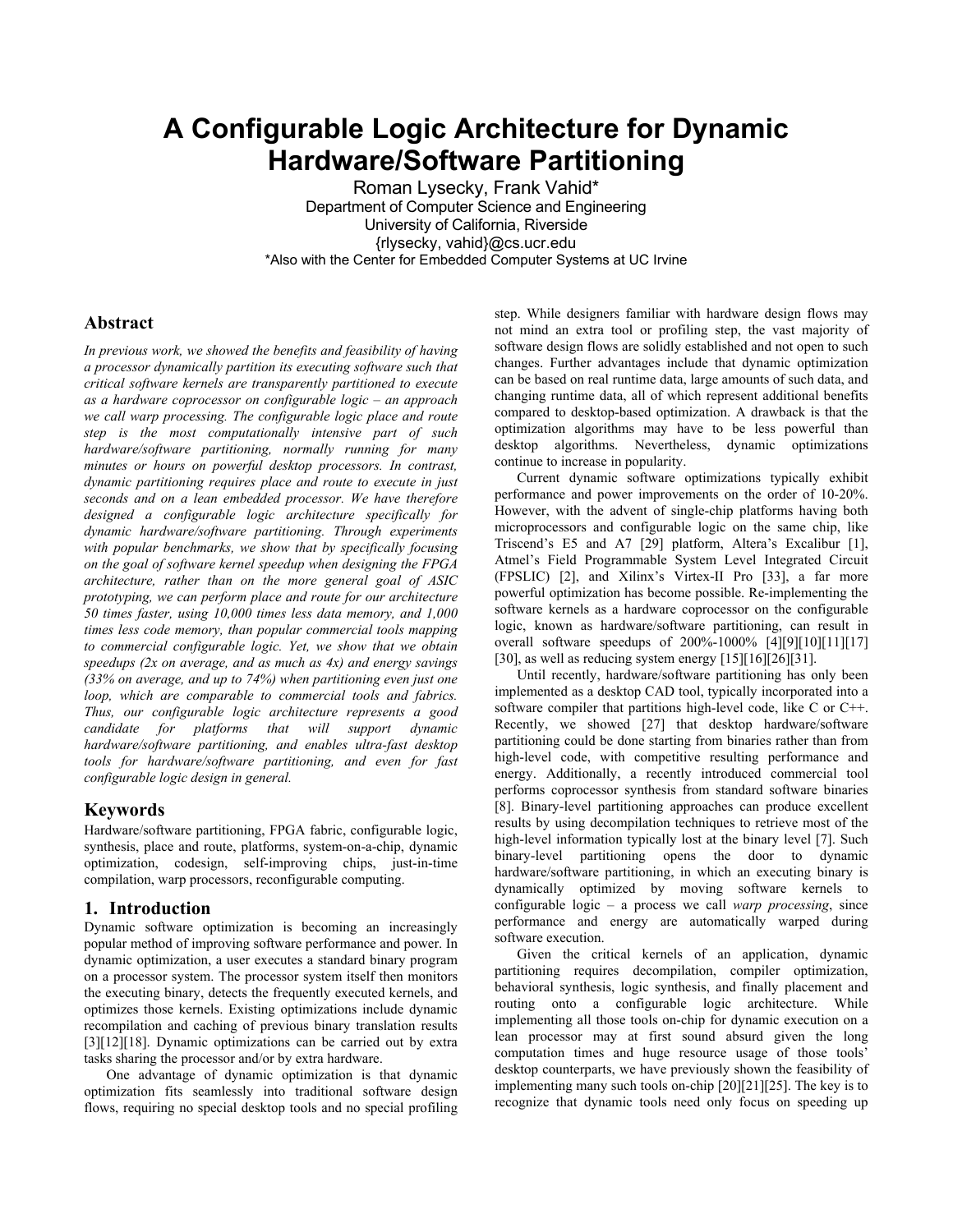kernels, which typically consist of only a few dozen lines of code and result in hardware consisting of only 10,000 to 30,000 gates. Furthermore, dynamic tools map to only one target technology. In contrast, desktop tools must handle much bigger designs and must be much more general.

In [25], we presented the benefits and feasibility of dynamic partitioning using prototype tools, executing on a lean embedded processor and producing good results for a number of popular embedded system benchmarks. However, our earlier work in dynamic hardware/software partitioning used a very basic configurable logic architecture as a proof-of-concept. That architecture only supported combinational logic, could only implement loops with sequential memory accesses, and incurred a large routing overhead. Nevertheless, place and route was still the most computationally expensive step (as is also true using desktop tools) in dynamic partitioning – an order of magnitude more expensive than all the other steps combined. Therefore, we set out to design a new configurable logic architecture and underlying configurable logic fabric, along with a modified place and route algorithm, that together would support a much larger range of benchmarks while requiring reasonable computation time and memory resources.

In this paper, we present our warp configurable logic architecture (WCLA) for dynamic hardware/software partitioning, specifically targeted at speeding up critical loops of embedded systems applications. We did so in part by evaluating digital signal processors (DSP) and incorporating into our architecture features from the DSP domain specifically designed at increasing loop performance, such as data address generators and loop control hardware. Additionally, we analyzed potential architectural features of our configurable logic architecture with regards to the impacts on place and route tools.

In this paper, we summarize related work, introduce our WCLA, and provide results comparing our tools and architecture to a commercial tool and configurable logic, showing that we obtain similar speedups and energy savings, yet use orders of magnitude less runtime, data memory, and code memory.

# **2. Previous Work**

Many configurable logic architectures have been developed to increase embedded software performance. These approaches use Field-Programmable Gate Arrays (FPGAs), reconfigurable computing, or even custom ASIC processors to achieve improvements in software execution. Existing approaches for improving embedded software performance can be classified as general (FPGAs), fine-grained configurable systems, coarsegrained configurable system, and custom ASIC processors.

Many techniques have been proposed for hardware/software partitioning. One common method for implementing hardware in such an approach is using traditional commercially available FPGAs. However, traditional FPGAs are not well suited for use in dynamic hardware/software partitioning. Traditional FPGAs are typically designed to handle an extremely wide variety of designs and are frequently used to prototype ASIC circuits. To support these vastly different designs, FPGA vendors, such as Xilinx [33] and Altera [1], design FPGAs with complex logic cells having embedded sequential components, large routing resources, large input/output resources, capabilities to support sequential logic, etc. However, in a dynamic hardware/software partitioning approach, traditional FPGAs provide more capabilities than are needed. A configurable logic architecture for implementing critical loops typically has a very simple interface to the main processor and memory and thus does not require general input/output capabilities of traditional FPGAs. Critical loops often consist of simple combinational logic or small sequential circuits and thus do not require large numbers of logic cells. Furthermore, due to their complexity, traditional FPGAs require complex synthesis, technology mapping, and place and route tools, which are not targeted for very fast execution.

Many researchers have developed techniques using FPGAs or fine-grained configurable logic in ways to improve software performance through partitioning. DISC is a run-time configurable system that dynamically swaps in hardware regions into an FPGA when needed during software execution [32]. Chimaera is a similar approach that uses an FPGA as a coprocessor tightly integrated into a processor's datapath [13]. The Garp project couples an extended MIPS processor with a reconfigurable coprocessor under direct control of the software executing on the processor [14]. Although fine-grained configurable systems have shown very good speedups, their use in a dynamic hardware/software partitioning is limited by their reliance upon complex FPGA architectures. Furthermore, with respect to improving performance of critical loops, approaches that tightly integrate the configurable logic within the datapath are not able to eliminate loop overhead, consisting of branches, comparisons, and memory address calculations.

Other approaches for increasing embedded software performance rely upon coarse-grained configurable logic architecture. MorphoSys is a reconfigurable computing platform that incorporates a RISC processor with an array of reconfigurable processing components [19]. The configurable components are coarse-grained ALU-like components that perform operations including two-operand logic functions, arithmetic functions, and multiply-accumulate.

For accelerating the execution of critical software loops, coarse-grained configurable logic architectures are limited in the number of applications that can be mapped to them. To overcome the limitations of coarse-grained configurable logic, some approaches have proposed using heterogeneous configurable logic consisting of coarse-grained units along with fine-grained configurable logic. The Chameleon [24] project and the Pleiades [31] project both propose using heterogeneous configurable logic in conjunction with a general-purpose processor. These approaches benefit from using custom designed coarse-grained units to handle commonly used operations while supporting custom operations, such as bit manipulation, using an FPGA. However, we cannot include coarse-grained functional units to support all operations frequently found within critical loops. Hence, in developing a configurable logic architecture for warp processing, specifically targeting speeding up critical loops, we must carefully analyze the possible inclusion of any coarsegrained units.

Tensilica has developed the Xtensa architecture that allows designers to customize the Xtensa processor by adding custom instructions using the Tensilica Instruction Extension (TIE) language [28]. After describing the newly added instructions, a designer is provided with a synthesizable description of the extended processor along with the associated software development tools. However, for optimizing the performance of critical software loops within embedded applications, the Xtensa processor suffers from the same drawbacks of tightly integrated fine-grained configurable logic approaches.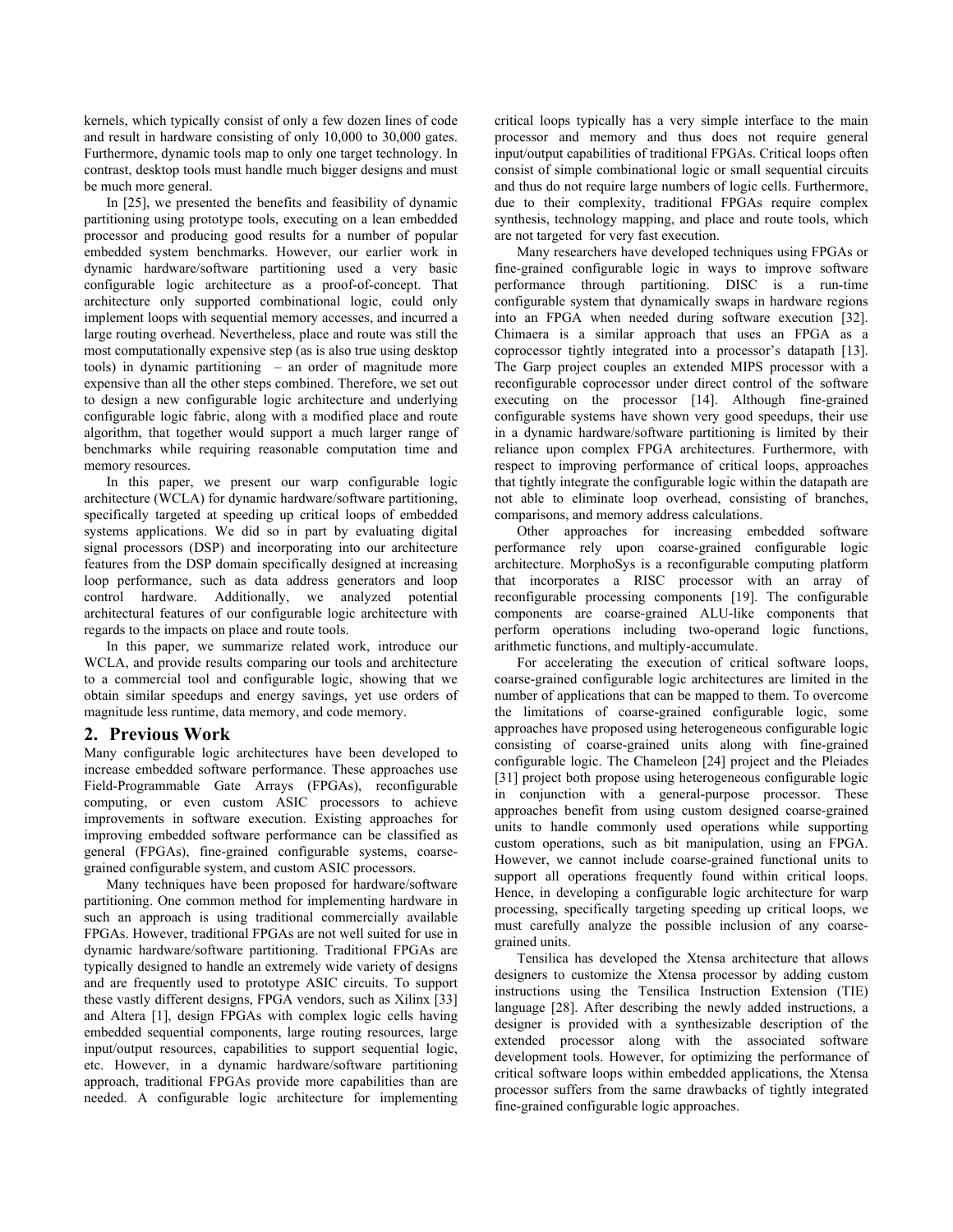| Benchmark | <b>Original CLA</b> |                                       | <b>SCLF</b> |     |
|-----------|---------------------|---------------------------------------|-------------|-----|
|           |                     | Routable % Routing Routable % Routing |             |     |
| brev      | yes                 | 67%                                   | yes         | 12% |
| g3fax1    | yes                 | 76%                                   | yes         | 18% |
| g3fax2    | yes                 | 40%                                   | yes         | 14% |
| url       | yes                 | 40%                                   | yes         | 14% |
| logmin    | yes                 | 63%                                   | yes         | 14% |
| pktflow   | no                  |                                       | yes         | 14% |
| canrdr    | no                  |                                       | yes         | 14% |
| bitmnp    | no                  |                                       | yes         | 12% |
| tblook    | no                  |                                       | yes         | 47% |
| ttsprk    | no                  |                                       | yes         | 47% |
| matrix01  | no                  |                                       | yes         | 61% |
| idctrn01  | no                  |                                       | yes         | 22% |
| g721      | no                  |                                       | yes         | 9%  |
| Average:  |                     | 57%                                   |             | 23% |

**Table 1**: Routability *(Routable)* and percent routing resources used (*% Routing)* for the original CLA and our WCLA.

# **3. Configurable Logic Architecture for Dynamic Hardware/Software Partitioning**

Our original dynamic-partitioning-oriented configurable logic architecture (CLA) presented in [25] incorporated a configurable logic fabric comprised of 3-input 2-output lookup tables surrounded by routing resources. While the original CLA was capable of supporting several embedded applications, the amount of routing resources used for those applications was quite large. Furthermore, some benchmarks with larger critical loops would not route using that architecture. Table 1 presents the routability and percent of routing resources used for 13 embedded benchmarks from NetBench, MediaBench, EEMBC, and Powerstone for our original CLA. While the original CLA was developed as a proof-of-concept, the routability of such an architecture is limited. The original CLA only supports five of the 13 embedded benchmarks, and on average routing for the five routable benchmarks requires 57% of the total routing resources available. Hence, we see a need to develop a configurable logic architecture and underlying configurable logic fabric that can support a larger range of applications while being simple enough to allow for lean on-chip synthesis and place and route tools.

Figure 1 shows the overall organization of our proposed warpprocessor configurable logic architecture (**WCLA**) for dynamic hardware/software partitioning, consisting of a data address generator (DADG) with loop control hardware (LCH), three input and output registers, a 32-bit multiplier-accumulator (MAC), and our simple configurable logic fabric (SCLF). Our configurable logic architecture handles all memory accesses to and from the configurable logic using the data address generator, which is capable of generating addresses for up to three distinct arrays. Furthermore, the data retrieved and stored to and from each array is located within one of the three registers Reg0, Reg1, and Reg2. These three registers also act as the inputs to our configurable logic fabric and can be mapped as inputs to the 32-bit (MAC) or directly mapped to the configurable logic fabric. Finally, we connect the outputs from our configurable logic fabric as inputs to the three registers using a dedicated bus.

**Figure 1:** Warp-processor configurable logic architecture (WCLA) for dynamic hardware/software partitioning.



Since we are targeting critical loops that usually iterate many times before completion, our WCLA must be able to access memory and to control the execution of the loop. One approach to handle memory accesses and loop control is to implement a finite state machine (FSM). However, using a FSM would require a configurable logic fabric supporting sequential logic circuits and would further require more complex synthesis, technology mapping, and place and route tools that must now consider scheduling and timing constraints. Instead, we found that DSP processors typically contain data address generators and loop control hardware to achieve a zero loop overhead, meaning that cycles are not wasted computing loop bounds and sequential memory addresses. We include a DADG with LCH in our warp configurable logic architecture to handle all memory accesses as well as to control the execution of the loop. However, our DADG is restricted to memory accesses that follow a regular access pattern.

Loop control hardware found within DSPs typically is capable of executing a loop for a specific number of iterations. While we can determine the loop bounds for many critical loops, loops can also contain control code within the loop that terminates the loop's execution. For example, in a C/C++ implementation to perform lookup with an array, once we have found the desired value, we will typically terminate the loop's execution using a *break* statement. Therefore, the loop control hardware within our WCLA will control the loop's iterations assuming a predetermined number of iterations, but allows for terminating the loop's execution using an output from the configurable logic fabric.

As mentioned earlier, we must carefully analyze the addition of any coarse-grained hardware components within our warp configurable logic architecture. We found that there are many operations typically seen within critical software loops, including addition, subtraction, multiplication, etc. Most of these operations are easily implemented using fine-grained configurable logic. However, multipliers that operate within a single cycle are large and require many interconnects within the internal components. Furthermore, while we often see multiplications in critical code regions, they are often in the form of a multiply-accumulate operation. Implementing a multiplier with a small configurable logic fabric is generally slow and requires a large amount of logic and routing resources. Therefore, we include a 32-bit multiplieraccumulator within our configurable logic architecture to help conserve resources while reducing technology mapping and place and route execution times required for multipliers.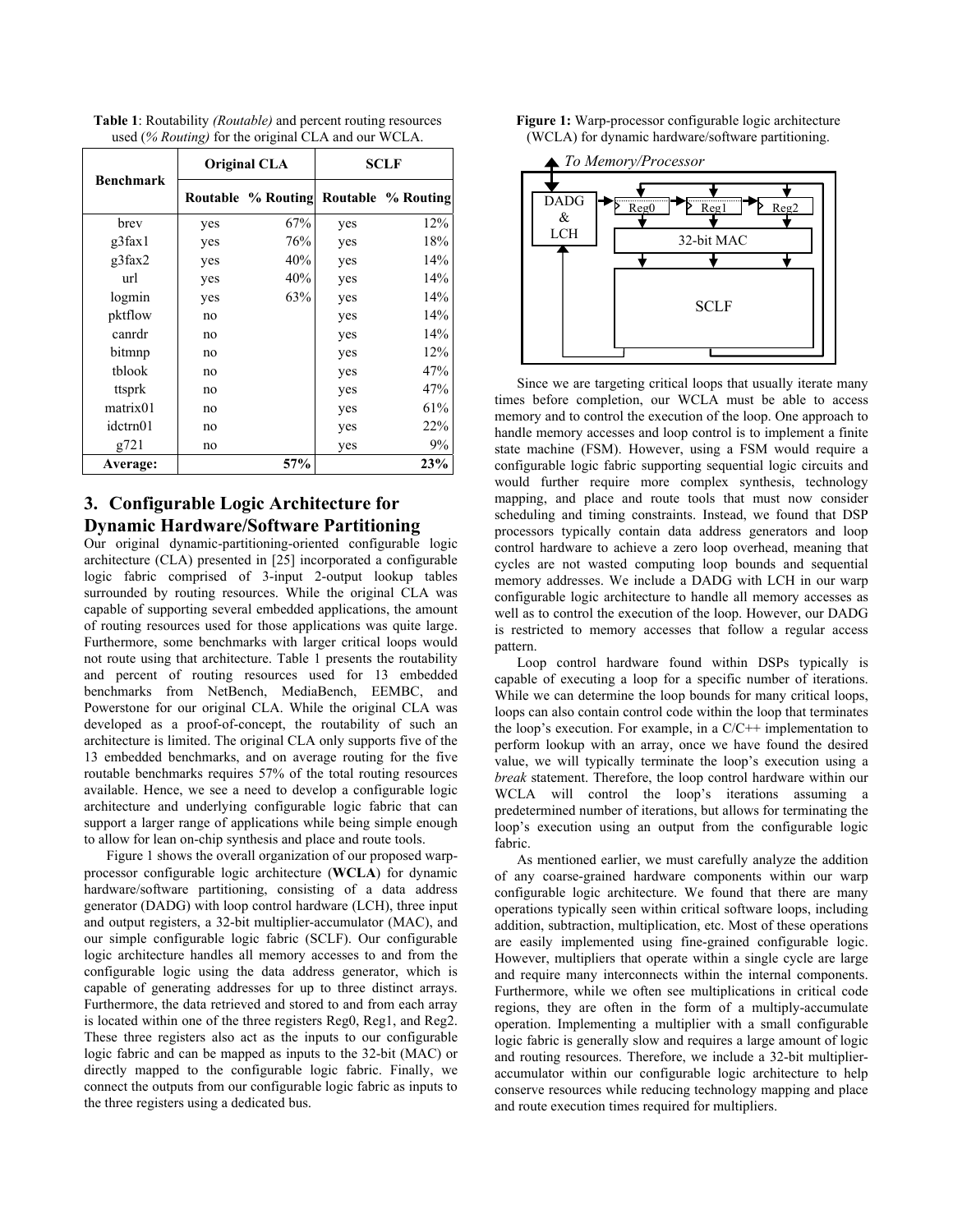Figure 2(a) shows our SCLF consisting of an array of combinational logic blocks (CLB) surrounded by switch matrices (SM) for routing between CLBs. Each CLB is connected to a single switch matrix to which all inputs and outputs of the CLB are connected. We handle routing between CLBs using the switch matrices, which can route signals in one of four directions to an adjacent SM *(represented as solid lines)* or to a SM two rows apart vertically or two columns apart horizontally *(represented as dashed lines)*.

Choosing the proper size for the CLBs is important, as the CLB size directly impacts area resources and delays within our configurable logic fabric. Several studies have analyzed the impacts of CLB size on both area and timing [6][23]. These studies have shown that look-up tables (LUT) with five or six inputs result in circuits with the best performance, and LUTs with less than three inputs result in significantly worse performance. Another study analyzed the impacts on cluster sizes of CLBs on speed and area of various circuits [22]. The cluster size of a CLB is the number of single output LUTs with the CLB. Their findings indicate that cluster sizes of 3 to 20 LUTs were feasible, and a cluster size of eight produced the best tradeoff between area and delay of the final circuits. However, while we would like to incorporate large cluster sizes within our configurable logic fabric, such clusters allow more flexibility during technology mapping and placement phases during dynamic partitioning, which in turn requires more complex technology mapping and placement algorithms to handle the added complexity.

Figure 2(b) shows our combinational logic block architecture. Each CLB consists of two 3-input 2-output LUTs, which provides the equivalent of a CLB consisting of four 3-input single output LUTs, and therefore should exhibit a reasonable trade-off between area and delay. We chose 3-input 2-output LUTs to simplify our technology mapping and placement algorithms by restricting the choices our tools will analyze in determining the final circuit configuration. Additionally, the CLBs are capable of supporting carry chains through direct connections between horizontally adjacent CLBs and within the CLBs through internal connections between adjacent LUTs. Hardware components, such as adders, comparators, etc., frequently require carry logic and so providing support for carry chains simplifies the required routing for many hardware circuits.

Finally, Figure 2(c) shows our switch matrix architecture. Each switch matrix is connected using eight channels on each side of the switch matrix, four *short* channels routing between adjacent nodes and four *long* channels routing between every other switch matrix. Routing through the switch matrix can only connect a

wire from one side with a given channel to another wire on the same channel but a different side of the switch matrix. Additionally, each of the four *short* channels is paired with a *long* channel and can be connected together within the switch matrix *(indicated as a circle where two channels intersect)* allowing wires to be routed using *short* and *long* connections. Designing the switch matrix in this manner simplifies the routing algorithm by only allowing the router to route a wire using a single pair of channels throughout the configurable logic fabric.

Commercially available FPGAs consist of similar routing resources but typically are capable of routing between switch matrices much further apart and often include routing channels spanning an entire row or column. While such routing resources are beneficial in terms of creating compact designs with less routing overhead, the flexible routing resources require complex place and route tools that are not amenable to on-chip execution. Therefore, we chose to limit the complexity of routing resources to allow for simplified place and route algorithms.

Finally, we developed a set of dynamic hardware/software partitioning tools, the Riverside On-Chip Partitioning (**ROCPAR**) tools, including synthesis, technology mapping, placement, and routing, based on the algorithms presented in [25] for our WCLA. While our tools still incorporate the same greedy algorithms of the original tools, we updated the algorithms to take advantage of the improved routing resources and larger CLBs within our SCLF. By designing a configurable logic architecture specifically for dynamic hardware/software partitioning, we have expanded the range the applications that a dynamic hardware/software partitioning approach can support. As shown in Table 1, our WCLA uses much less routing resources, using an average of 22% of the routing resources available for the given examples. Furthermore, for the five examples supported by the original architecture, our WCLA uses on average only 14% of the available resources, which corresponds to a 4X improvement over the original CLA, for the same silicon area.

### **4. Results**

We compare a dynamic hardware/software partitioning using our WCLA with a typical hardware/software partitioning approach targeting a Xilinx Virtex-E FPGA, comparing speedup and energy reduction for 13 embedded systems benchmarks from NetBench, MediaBench, EEMBC, and Powerstone. Our experimental framework consists of an ARM7 processor executing at 75 MHz coupled with either our WCLA or a Xilinx Virtex-E series FPGA. Furthermore, our WCLA executes at a fixed frequency of 60 MHz due to the current implementation of our MAC and DADG, while



**Figure 2:** (a) Warp processing simple configurable logic fabric, (b) Combinational logic block, and (c) Switch matrix architecture.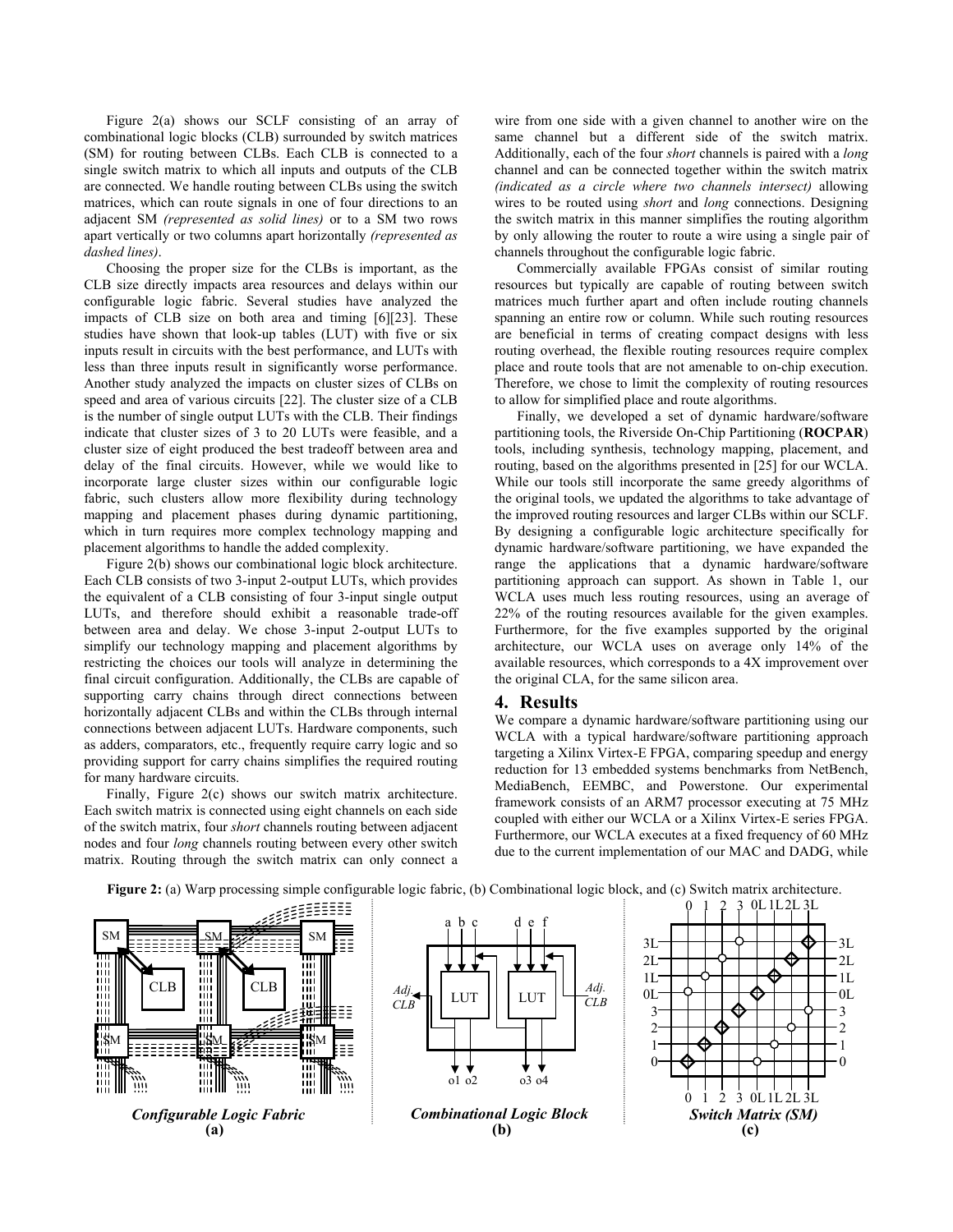**Figure 3:** Speedups for HW/SW partitioning using our WCLA and a Xilinx Virtex-E FPGA.



the FPGA executes at the highest frequency possible for each design when synthesized and mapped using Xilinx ISE 4.1 [33]. For each benchmark, we determined the single most critical loop and partitioned the critical loop to hardware either using our ROCPAR or synthesizing a custom VHDL implementation of the critical loop. While partitioning a single critical loop produces good results, the speedups would be even greater if we considered multiple loops.

Figure 3 and Figure 4 highlight the speedup and energy reduction of our WCLA and the Xilinx FPGA for all 13 benchmarks. In determining speedups of the two approaches, all software execution times were determined using the SimpleScalar simulator [5] ported for the ARM instruction set. Additionally, we determined execution times for the hardware implementations using a high-level simulator for our configurable logic architecture and using VHDL simulations with the appropriate clock frequency for each implementation determined during synthesis. We calculated the energy required for each partitioned application using the equations in Figure 5. We used the Xilinx Virtex Power Estimator along with information provided by Xilinx ISE to determine total power consumed by the FPGA when active as well as the overall static power. The approach used by the Xilinx Power Estimator consists of providing information including the number of LUTs, number of flip-flops, average switching within the FPGA, and clock frequency to determine the power consumed by the FPGA. We implemented a similar estimation approach to determine the power consumed by our WCLA. We implemented a small version of our configurable logic architecture in VHDL and synthesized the design using Synopsys Design Compiler targeting the UMC 0.18 µm technology library provided by Artisan Components. Using gatelevel simulations, we determined the power consumed by individual components within our configurable logic architecture.

Although our WCLA is much simpler than the Xilinx FPGA, on average our WCLA achieved a speedup of 2.1 with an average energy reduction of 33.1%. These results are very close to the average speedup of 2.2 and energy reduction of 36.2% achieved using a Xilinx FPGA. We initially thought that while our configurable logic architecture would not produce results better

**Figure 5:** Equation for determining energy consumption after hardware/software partitioning.

$$
E_{total} = E_{ARM} + E_{HW}
$$
  
\n
$$
E_{ARM} = P_{ARM (idle)} \times t_{idle} + P_{ARM (active)} \times t_{active}
$$
  
\n
$$
E_{HW} = P_{HW} \times t_{active} + P_{static} \times t_{total}
$$

**Figure 4:** Percent energy reduction for HW/SW partitioning using our WCLA and a Xilinx Virtex-E FPGA.



than a general FPGA, our configurable logic architecture should result in less overall energy consumption compared with an FPGA. However, for several benchmarks, including *tblook*, *ttsprk*, *matrix01*, and *idctrn01*, our WCLA had a higher energy consumption than the Xilinx FPGA. We determined that for *matrix01* and *idctrn01*, the high energy consumption was mainly caused by the use of our embedded multiplier, which has a higher energy consumption than the dedicated multiplier support within the Xilinx FPGA. Additionally, all four benchmarks had large energy consumption resulting from a large usage of routing resources, indicating the need to develop new place and route algorithms that can run on-chip environment while producing good results – a task we are working on.

We also evaluated our ROCPAR tools, comparing them with Xilinx ISE 4.1. Table 2 displays the average data memory usage and code size in kilobytes and the average execution times in seconds of Xilinx ISE and ROCPAR executing on a 1.4 GHz Pentium workstation. Table 2 also displays execution time in seconds for ROCPAR executing on a 75 MHz ARM7 processor. On average, executing our simplified tools in an embedded environment requires less than 2 seconds, which is quite feasible. Furthermore, the maximum data memory required was on average less than 10 kilobytes. While Xilinx ISE was never designed to execute on-chip, the large data memory requirements indicate that the algorithms and data structures used by these tools are not suitable for on-chip execution either. Thus, new synthesis, technology mapping, and place and route tools are required for a dynamic hardware/software partitioning approach.

### **5. Conclusions**

Dynamic hardware/software partitioning represents a far more powerful dynamic optimization than currently proposed dynamic software optimizations, the former achieving 200%-400% performance improvements rather than the typical 10%-20% of the latter – with greater improvements easily possible by partitioning more than one loop. The hardest step of dynamic partitioning is placing and routing onto a configurable logic

**Table 2**: Average data memory usage *(kilobytes)*, code size *(kilobytes),* and execution time *(seconds)* of Xilinx ISE 4.1 and ROCPAR executing on a PC and a 75 MHz ARM7.

|                      | Data<br><b>Memory</b> | <b>Instruction Execution</b><br>Memory | Time |
|----------------------|-----------------------|----------------------------------------|------|
| Xilinx ISE (PC)      | 54384                 | 58700                                  | 9.1  |
| <b>ROCPAR (PC)</b>   |                       | 57                                     | 02   |
| <b>ROCPAR (ARM7)</b> |                       | 57                                     |      |